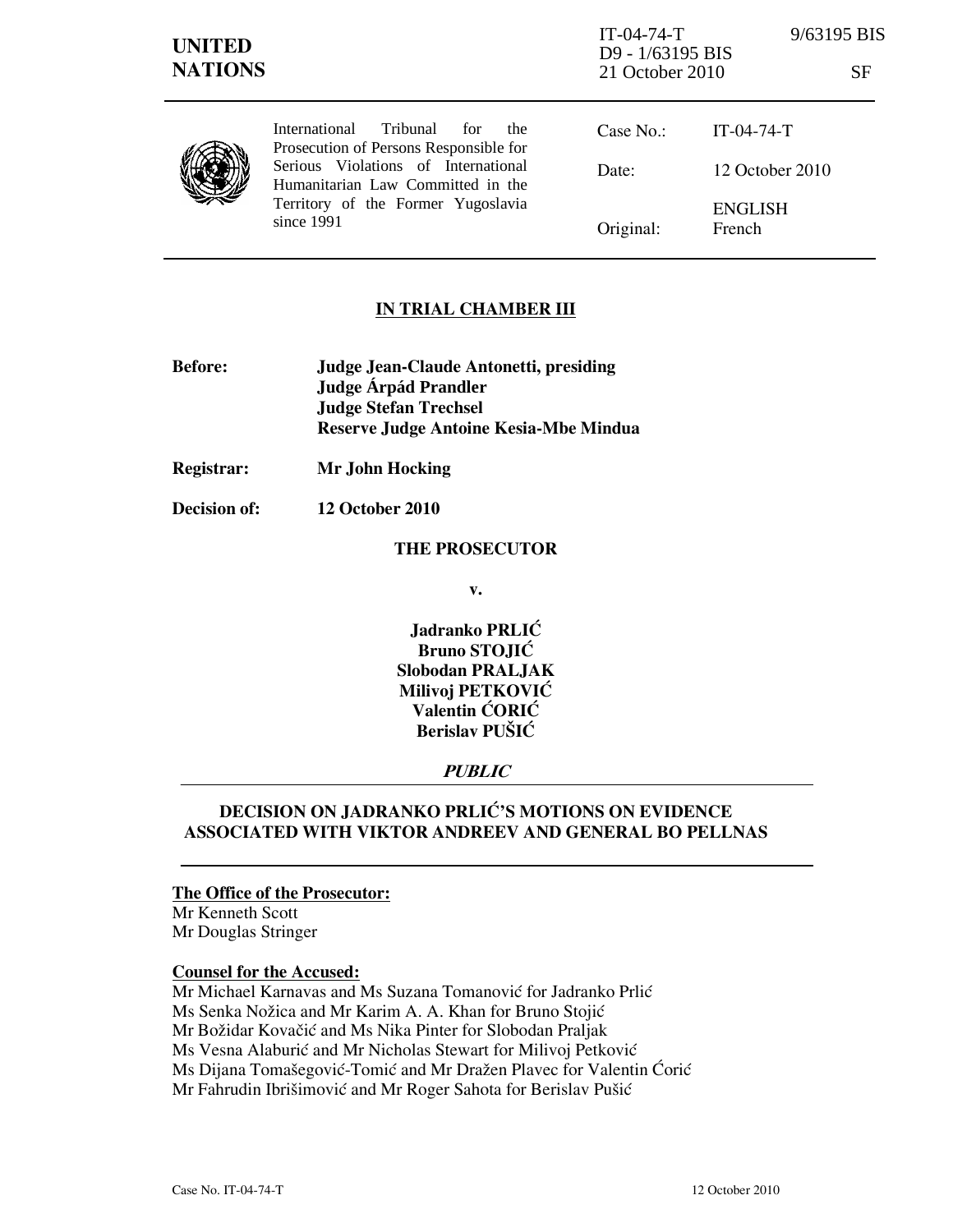8/63195 BIS

TRIAL CHAMBER III ("Chamber") of the International Tribunal for the Prosecution of Persons Responsible for Serious Violations of International Humanitarian Law Committed in the Territory of the Former Yugoslavia since 1991 ("Tribunal"),

SEIZED of "Jadranko Prlić's Motion to Disallow Evidence Generated by and/or Associated Directly or Indirectly with UN Civil Affairs Advisor in BiH Viktor Andreev or in the Alternative Find that Said Evidence Shall Be Presumed Unreliable Bearing no Probative Value & Request for a Public Hearing" filed publicly by the Counsel for the Accused Jadranko Prlić ("Prlić Defence") on 9 August 2010, with two public Annexes and one confidential  $\text{Annex}^1$  attached ("Motion of 9 August 2010"), as well as "Jadranko Prlić's Motion to Disallow Evidence Generated by and/or Associated Directly or Indirectly With General Bo Pellnas or in the Alternative to Find that Said Evidence Shall Be Presumed Unreliable Bearing No Probative Value & Request For A Public Hearing" filed publicly by the Prlic Defence on 12 August 2010, with three public Annexes attached ("Motion of 12 August 2010", together "Motions"), in which the Prlić Defence seeks 1) that the evidence generated by Viktor Andreev and General Bo Pellnas, and/or associated directly or indirectly with them, be excluded or, in the alternative, that this evidence be presumed unreliable and bearing no probative value<sup>2</sup> and 2) a public hearing be held in order to elaborate on facts and arguments relevant to this matter, $3$ 

**NOTING** "Slobodan Praljak's Notice of Joinder in Jadranko Prlić's Motion to Disallow Evidence Generated by and/or Associated Directly or Indirectly with UN Civil Affair Advisor in BiH Viktor Andreev or in the Alternative Find that Said Evidence Shall Be Presumed Unreliable Bearing No Probative Value and Request for a Public Hearing" and "Slobodan Praljak's Notice of Joinder in Jadranko Prlić's Motion to Disallow Evidence Generated by and/or Associated Directly or Indirectly with General Bo Pellnas or in the Alternative Find that Said Evidence Shall Be Presumed Unreliable Bearing No Probative Value and Request for a Public Hearing" filed publicly by the Counsel for the Accused Slobodan Praljak ("Praljak Defence")

<sup>&</sup>lt;sup>1</sup> Confidential Annex II and Public Annex III were filed under separate cover on the same day by the Prlić Defence.

<sup>2</sup> Motion of 9 August 2010, p. 1, paras 5 to 11; Motion of 12 August 2010, p. 1, paras 5 to 14.

 $3 \text{ Motion of 9 August 2010, p. 2, paras 12 and 13; Motion of 12 August 2010, p. 2, paras 15 and 16.}$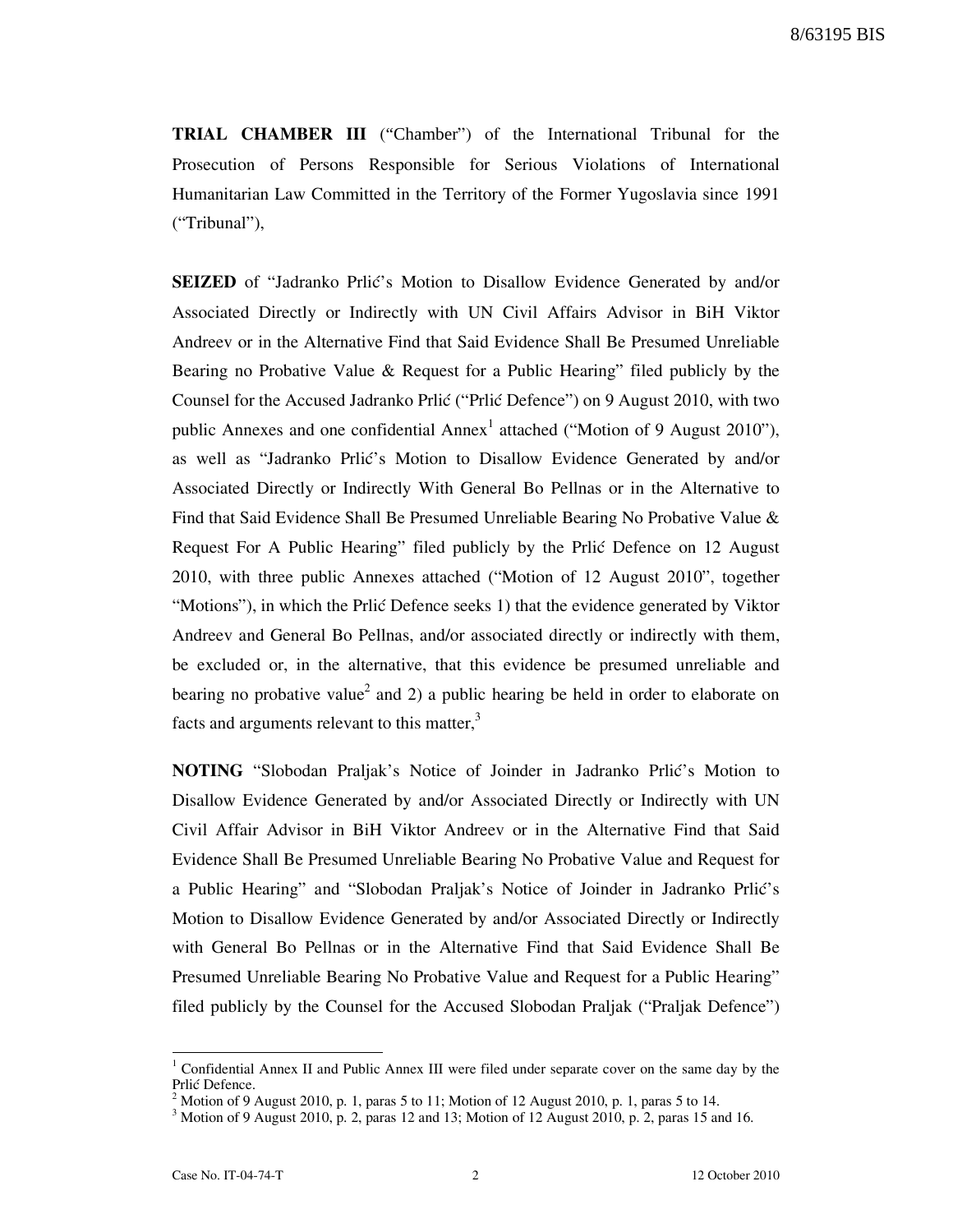on 10 and 13 August 2010 respectively (together "Notices"), in which the Praljak Defence informs the Chamber of its intention to join in the Motions and indicates that it will resume in the Notices, mutatis mutandis, all arguments presented in support of these Motions.<sup>4</sup>

**NOTING** the "Prosecution Response to Prlić Motion to Disallow or Discredit Viktor Andreev Evidence" filed confidentially by the Office of the Prosecutor ("Prosecution") on 20 August 2010 ("Response to the Motion of 9 August 2010"), and the "Prosecution Response to Prlić Motion to Disallow or Discredit Bo Pellnas Evidence" filed publicly by the Prosecution on 20 August 2010 ("Response to the Motion of 12 August 2010"; together "Responses"), in which the Prosecution objects to the Motions,

NOTING the "Decision on the Prosecution's Motion to Reopen Its Case" rendered publicly by the Chamber on 6 October 2010, in which the Chamber grants in part, by a majority, the Prosecution's Motion to admit into evidence a number of excerpts from the Ratko Mladić Diary ("Mladić Notebooks")<sup>5</sup> and does not admit into evidence, amongst others, Exhibit P 11387 ("Decision on Reopening"), $<sup>6</sup>$ </sup>

CONSIDERING that in support of the Motion of 9 August 2010, the Prli} Defence argues that according to some of the excerpts from the Mladić Notebooks, Viktor Andreev covertly collaborated with one of the parties of the conflict, the Bosnian Serbs,<sup>7</sup> and consequently, 1) his reports to his superiors and colleagues that were used by the United Nations Protection Force ("UNPROFOR") and which were admitted into evidence should be deemed unreliable and of questionable probative value, $^8$  and 2) the witnesses associated with Viktor Andreev or those who relied on reports or information provided by him should be called into question,<sup>9</sup>

<sup>&</sup>lt;sup>4</sup> Notices, para. 3. It should be noted that the references are the same in both Notices.

<sup>&</sup>lt;sup>5</sup> See in this respect, the "Prosecution Motion to Admit Evidence in Reopening" filed publicly by the Prosecution with public Annexes 1 and 3 to 5 and confidential Annex 2 on 9 July 2010, in which the Prosecution asks the Chamber for leave to reopen its case and to admit into evidence 18 exhibits – including 15 excerpts from the Mladić Notebooks and three documents likely to support the authenticity and the reliability of the said Diary, which the Prosecution had during the presentation of its case ("Prosecution Motion to Admit Evidence").

<sup>6</sup> Decision on Reopening, p. 29.

 $^7$  Motion of 9 August 2010, p. 1, para. 7.

<sup>8</sup> Motion of 9 August 2010, p. 1, paras 5 to 7 and 9.

<sup>9</sup> Motion of 9 August 2010, p. 1.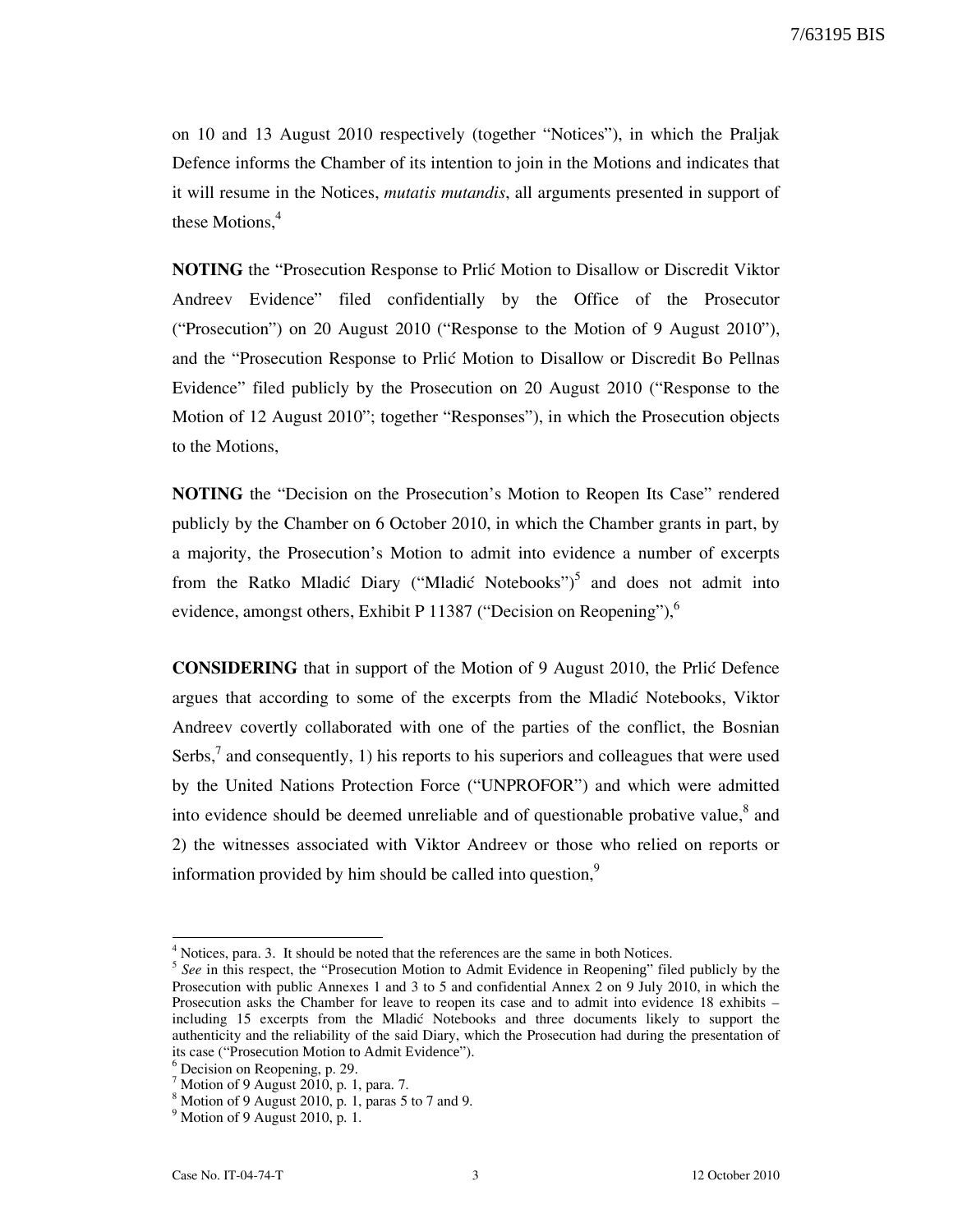CONSIDERING that the Prlić Defence submits that all the evidence should therefore be rejected by the Chamber pursuant to Rules 89 (B), (C) and (D), and 95 of the Rules of Procedure and Evidence ("Rules"),  $^{10}$  or in the alternative, should be considered by the Chamber as unreliable and without probative value,  $11$ 

CONSIDERING, moreover, that in support of its Motion of 12 August 2010, the Prlić Defence argues that according to some excerpts from the Mladić Notebooks, General Bo Pellnas, who had UNPROFOR secret information, provided advice to Ratko Mladić and other Serb military leaders,  $^{12}$  and consequently, 1) the accuracy and reliability of General Bo Pellnas's information should be called into question;<sup>13</sup> 2) the reports he sent to his superior and colleagues that were used by UNPROFOR and which were admitted into evidence were unreliable and of questionable probative value,<sup>14</sup> and 3) the witnesses associated with General Bo Pellnas or who relied on reports or information produced by him should be called into question, $15$ 

**CONSIDERING** that the Prlić Defence submits that all evidence should therefore be rejected by the Chamber pursuant to Rules 89 (B), (C) and (D) and 95 of the Rules,<sup>16</sup> or in the alternative, be considered by the Chamber as unreliable and without probative value, $17$ 

CONSIDERING that in the Responses, the Prosecution submits that 1) there is no procedure before the Tribunal through which the Chamber can disallow simply on motion the evidence of a witness on the basis of one party calling into question the weight given to it or its credibility, but that it should, at the end of the trial, assess the probative value of this evidence and the weight given to it;<sup>18</sup> 2) the excerpts from the Mladić Notebooks which the Prlić Defence uses in support have not been admitted as evidence and have not been tendered in a motion pursuant to Rule 89 (C) of the Rules;<sup>19</sup> 3) that the Motions are primarily based on arguments put forward in the

 $10$  Motion of 9 August 2010, p. 1, paras 5 to 9.

<sup>&</sup>lt;sup>11</sup> Motion of 9 August 2010, p. 1, paras 9 to 11.

 $12$  Motion of 12 August 2010, p. 1, paras 5 to 8.

<sup>&</sup>lt;sup>13</sup> Motion of 12 August 2010, p. 1.

<sup>&</sup>lt;sup>14</sup> Motion of 12 August 2010, p. 1, paras 10 to 11.

 $15$  Motion of 12 August 2010, p. 1.

<sup>16</sup> Motion of 12 August 2010, p. 1, para. 12.

<sup>&</sup>lt;sup>17</sup> Motion of 12 August 2010, p. 1, paras 13 and 14.

<sup>&</sup>lt;sup>18</sup> Responses, paras  $2(a)$ , 3 to 5. It should be noted that the references are the same in both Responses.

<sup>&</sup>lt;sup>19</sup> Responses, paras  $2(b)$ , 6 to 9. It should be noted that the references are the same in both Responses.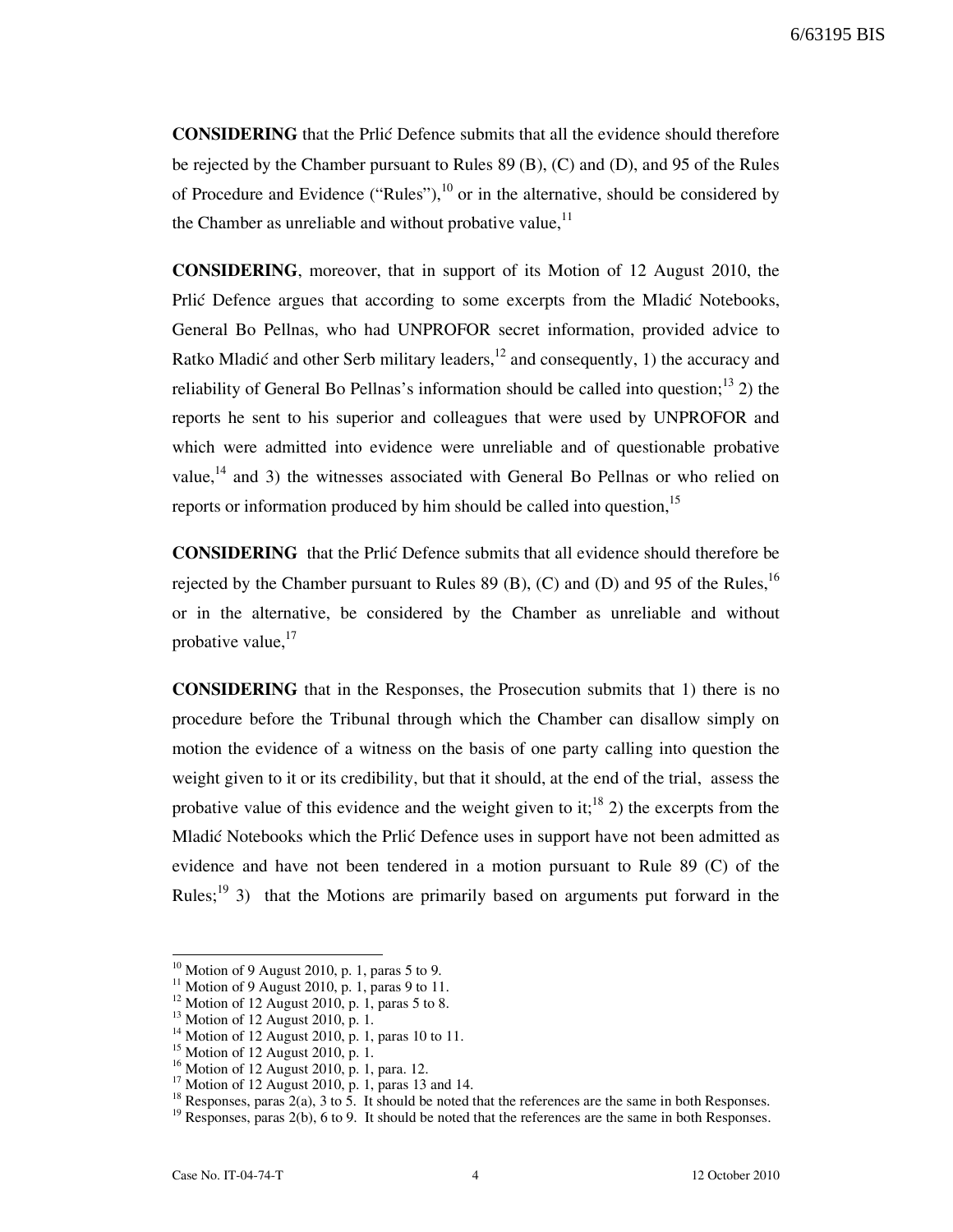5/63195 BIS

Annex, in violation of the "Practice Direction on the Length of Briefs and Motions"<sup>20</sup> ("Direction");<sup>21</sup> 4) that the arguments put forward by the Prlić Defence were the result of wrong interpretation, speculation and innuendo which, for the majority, are not supported by any admitted evidence,<sup>22</sup> and 5) that the reports written by Viktor Andreev and admitted into evidence, as well as the evidence generated by General Bo Pellnas, is reliable and corroborated by other admitted evidence,  $^{23}$ 

CONSIDERING that, first of all, the Chamber considers, by a majority, that the two public Annexes I attached to the Motions, as well as the confidential Annex II attached to the Motion of 9 August 2010 (together "Annexes") contain arguments presented by the Prlić Defence in support of its Motions and that, therefore, these Annexes go against the Direction which stipulates that "[a]n appendix or book of authorities will not contain legal or factual arguments, but rather references, source materials, items from the record, exhibits, and other relevant, non-argumentative material";<sup>24</sup> that consequently, the Chamber, by a majority, will not take into consideration the three Annexes for the purposes of the present Decision,

CONSIDERING that the Chamber notes that in the Motions, the Prli} Defence mainly refers in general to the "Mladić Notebooks" and sometimes mentions some excerpts<sup>25</sup> to support that Viktor Andreev and General Bo Pellnas covertly collaborated with the Bosnian Serbs in order to give them an advantage in the field and for purposes of circumventing the negotiating process in which the UN and the European Community were engaged, $^{26}$  and that the reporting by Viktor Andreev and

<sup>&</sup>lt;sup>20</sup> "Practice Direction on the Length of Briefs and Motions", Case No. IT/184, Rev. 2, 16 September 2005.

<sup>&</sup>lt;sup>21</sup> Responses, paras  $2(c)$  and 10. It should be noted that the references are the same in both Responses.

 $22$  Response to the Motion of 9 August 2010, paras 2(d), 11; Response to the Motion of 12 August 2010, paras 2(d), 11 to 20.

<sup>&</sup>lt;sup>23</sup> Response to the Motion of 9 August 2010, paras 2(e), 12 to 25; Response to the Motion of 12 August  $^{23}$  Response to the Motion of 12 August 2010, paras 2(e), 21.

 $24$  Direction, item 6.

<sup>&</sup>lt;sup>25</sup> In this respect, see the Motion of 9 August 2010, para. 7; the Chamber notes that the Prlić Defence refers to several excerpts from the Mladić Notebooks in the part of the Motion of 9 August 2010 entitled "Background" (in this respect, see the Motion of 9 August 2010, footnotes 8 to 14). See also the Motion of 12 August 2010, para. 5; the Chamber notes that in the case of the Motion of 12 August 2010, the Prlić Defence refers more precisely to several excerpts from the Mladić Notebooks and notably to Exhibit P 11387 (in this respect, see the Motion of 12 August 2010, footnotes 5 to 7 and 13 to 16).

 $26$  Motions, para. 7. It should be noted that the references are the same in both Motions.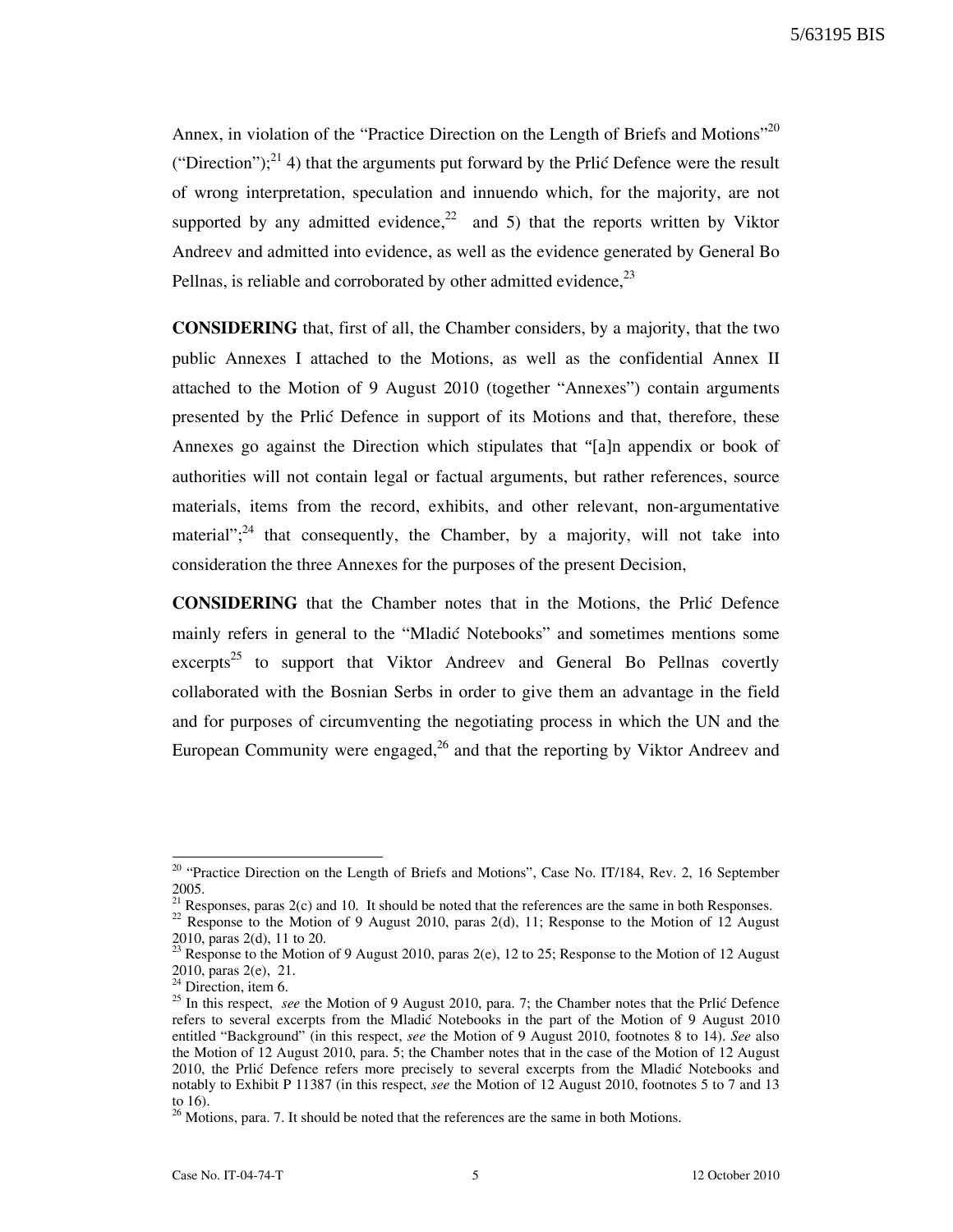4/63195 BIS

General Bo Pellnas to their superiors and their colleagues, as well as the reports that they generated, were therefore "highly suspect and unreliable".<sup>27</sup>

**CONSIDERING** that the Chamber notes that on this basis, the Prlić Defence seeks that, first of all, the evidence generated by Viktor Andreev and General Bo Pellnas and/or evidence directly or indirectly associated with them be "rejected", $^{28}$  and in the alternative, that it be considered unreliable and without probative value, $^{29}$ 

CONSIDERING that with regard to the first part of the Motions, namely the exclusion of evidence, the Chamber finds that the Prlić Defence does not list the documents that it seeks to be "rejected" and therefore formulates a general and vague motion,

CONSIDERING that the Chamber, nevertheless, understands that the Motions relate to requests to re-examine the decisions to admit documents rendered by the Chamber,

CONSIDERING that, in this respect, the Chamber can only note the incomplete nature of these Motions; that supposing that the Motions do relate to requests to reexamine the decisions to admit documents already admitted into evidence, the Chamber recalls that, although it has the intrinsic power to re-examine its own decisions and grant a request for re-examination, the requesting party must nevertheless demonstrate to the Chamber that the reasoning in the contested decision contains a clear error or special circumstances, which could be either new facts or arguments,  $30$  justifying its re-examination in order to avoid an injustice,  $31$ 

CONSIDERING that in this case, the Chamber notes that the Motions do not refer to any decision to admit or to any exhibit already admitted for which the Prlić Defence

 $^{27}$  Motion of 9 August 2010, para. 7; Motion of 12 August 2010, para. 10.

<sup>&</sup>lt;sup>28</sup> Motions, p. 1. It should be noted that the references are the same in both Motions.

<sup>&</sup>lt;sup>29</sup> Motion of 9 August 2010, paras 10 and 11; Motion of 12 August 2010, paras 13 and 14.

<sup>&</sup>lt;sup>30</sup> The Prosecutor v. Stanislav Galić, Case No. IT-98-29-A, "Decision on Defence's Request for Reconsideration", 16 July 2004, pp. 3 and 4, citing The Prosecution v. Laurent Semanza, Case No. ICTR-97-20-T, Trial Chamber III, "Decision on Defence Motion to Reconsider Decision Denying Leave to Call Rejoinder Witnesses", 9 May 2002, para. 8.

<sup>&</sup>lt;sup>31</sup> The Prosecution v. Stanislav Galić, Case No. IT-98-29-A, "Decision on Defence's Request for Reconsideration", 16 July 2004, pp. 3 and 4, citing, notably, The Prosecution v. Zdravko Mucić et al., Case No. IT-96-21Abis, "Judgement on Sentence Appeal", 8 April 2003, para. 49; The Prosecutor v. Popović et al., Case No. IT-05-88-T, "Decision on Defence Motion for Certification to Appeal Decision Admitting Written Evidence Pursuant to Rule 92 bis", 19 October 2006, p. 4; The Prosecutor v. Karemera et al., Case No. ICTR-98-44-AR73(C), "Decision on Motions for Reconsideration", para. 6.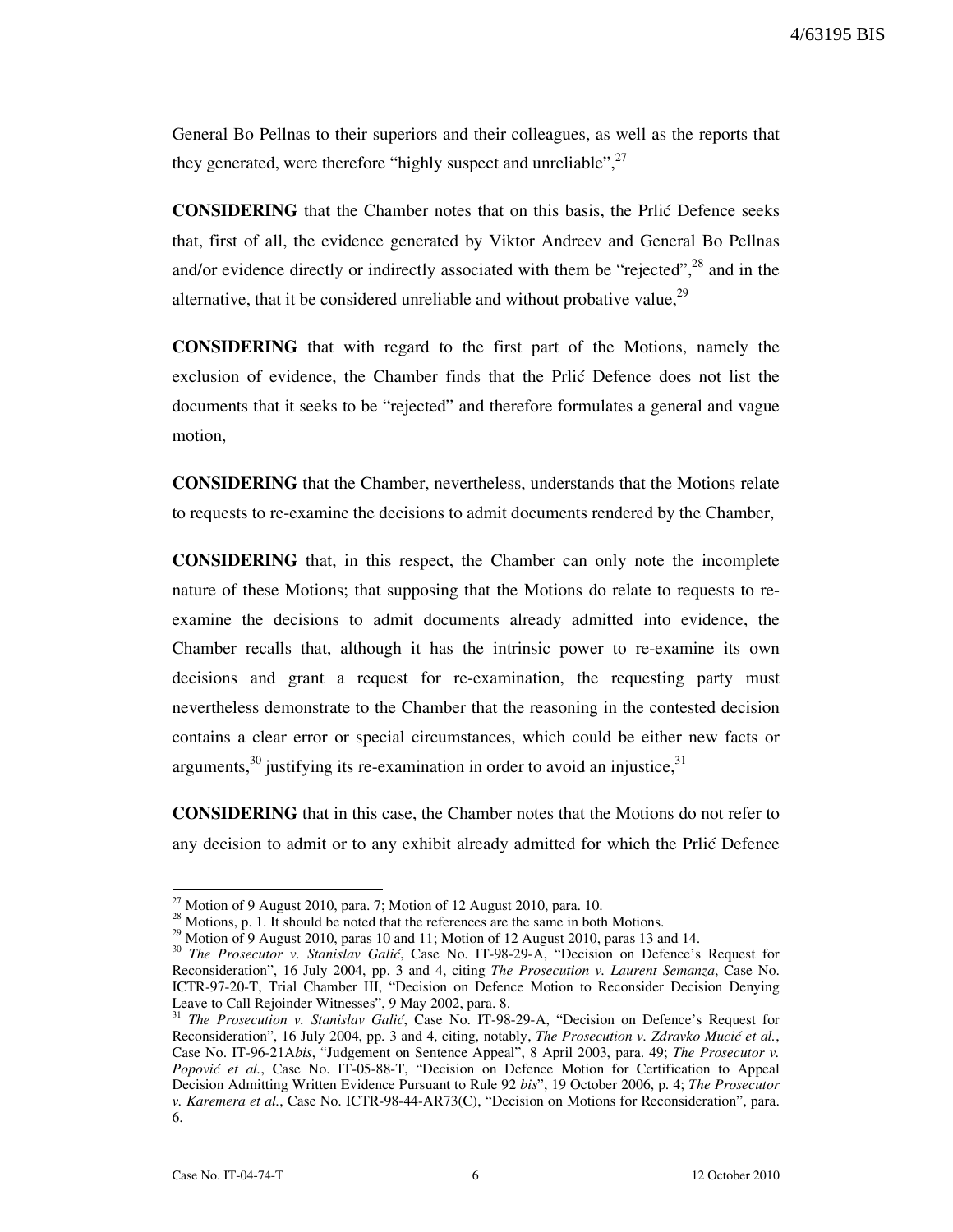specifically requested a re-examination; that the Prlić Defence itself notes that it is "virtually impossible to fully identify and isolate the evidence contaminated by" the actions of Viktor Andreev and Bo Pellnas;<sup>32</sup> that the Chamber concludes that the Prlić Defence consequently most probably considers that it does not need to list the evidence already admitted or the decisions to admit for which it seeks re-examination,

CONSIDERING, moreover, that the simple act of referring in general to the Mladi} Notebooks or only citing some of the said notebooks without establishing the link with what was sought for admission by the Prosecution in the Prosecution Motion to Admit Evidence – with the exception of Exhibit P 11387, which was rejected in the Decision on Reopening – cannot constitute a new fact likely to justify a reexamination,

CONSIDERING that the Chamber could not in any way rule on a general request to re-examine its decisions to admit evidence without any reference or precision that would allow it to assess the merit of these Motions,

CONSIDERING with regard to the alternative part of the Motions, namely to consider the evidence generated by Viktor Andreev and General Bo Pellnas and/or associated directly or indirectly with them as unreliable and without probative value, the Chamber recalls that at this stage it is not for the Chamber to make a final assessment of the relevance, reliability and probative value of evidence; that this assessment will not be made until the final deliberations with regard to all the evidence; it is only at that point that the Chamber will decide on the weight and final probative value to be attributed to the evidence,

CONSIDERING, consequently, that the Chamber deems that for the aforementioned reasons, it should not grant the Motions,

CONSIDERING that the Chamber holds, consequently, that it should not rule on the Motions with respect to the request made by the Prlic Defence to hold a public audience,

 $32$  Motion of 9 August 2010, para. 9; Motion of 12 August 2010, para. 11.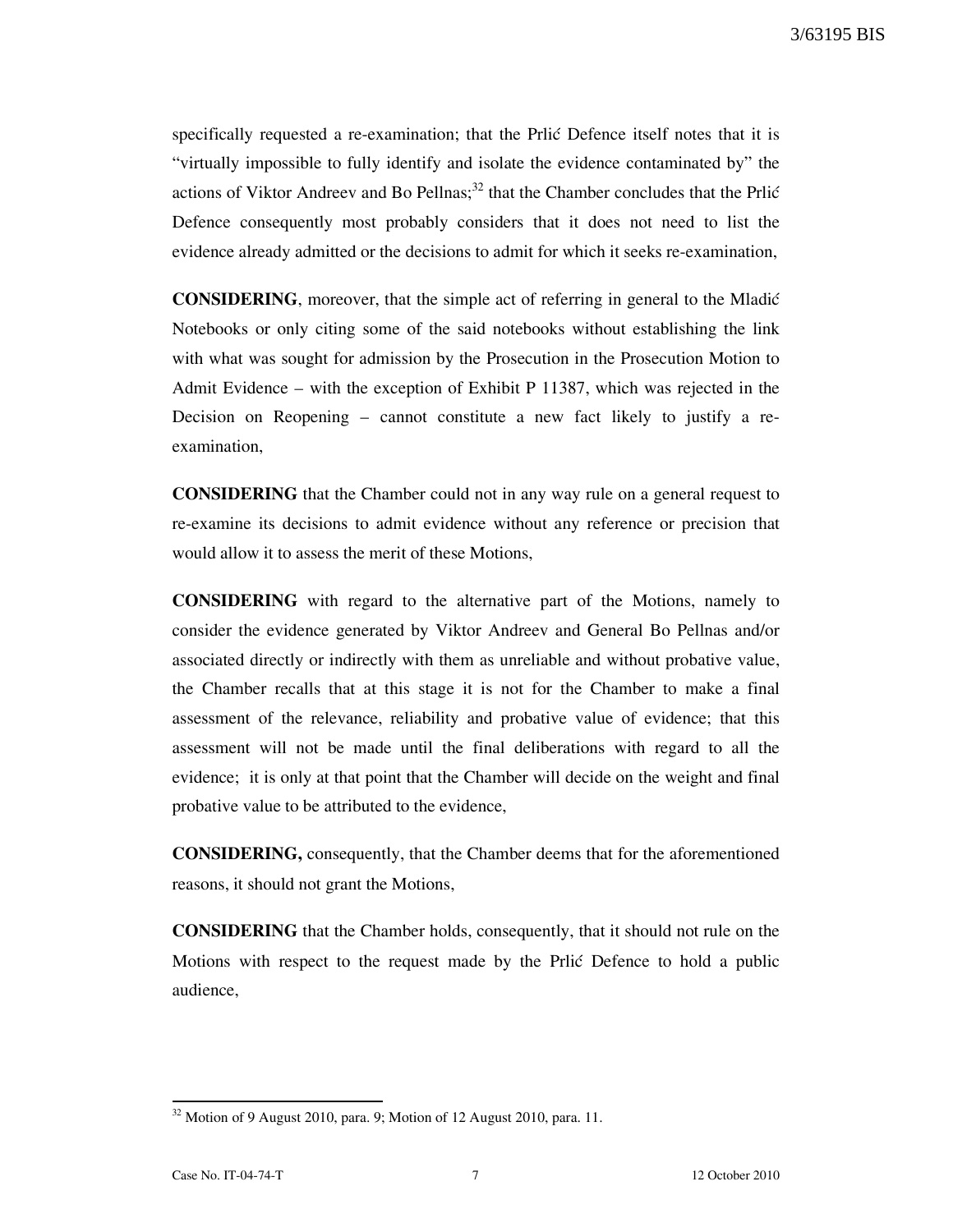#### FOR THE FOREGOING REASONS,

PURSUANT TO Rules 54 and 89 of the Rules,

DECIDES, by a majority, not to take into consideration the Annexes, and

DENIES the Motions.

Done in English and in French, the French version being authoritative.

Presiding Judge Jean-Claude Antonetti attaches a partially dissenting opinion to the present Decision.

/signed/

\_\_\_\_\_\_\_\_\_\_\_\_\_\_\_\_\_\_\_\_\_\_\_ Jean-Claude Antonetti Presiding Judge

Done this twelfth day of October 2010 At The Hague The Netherlands

[Seal of the Tribunal]